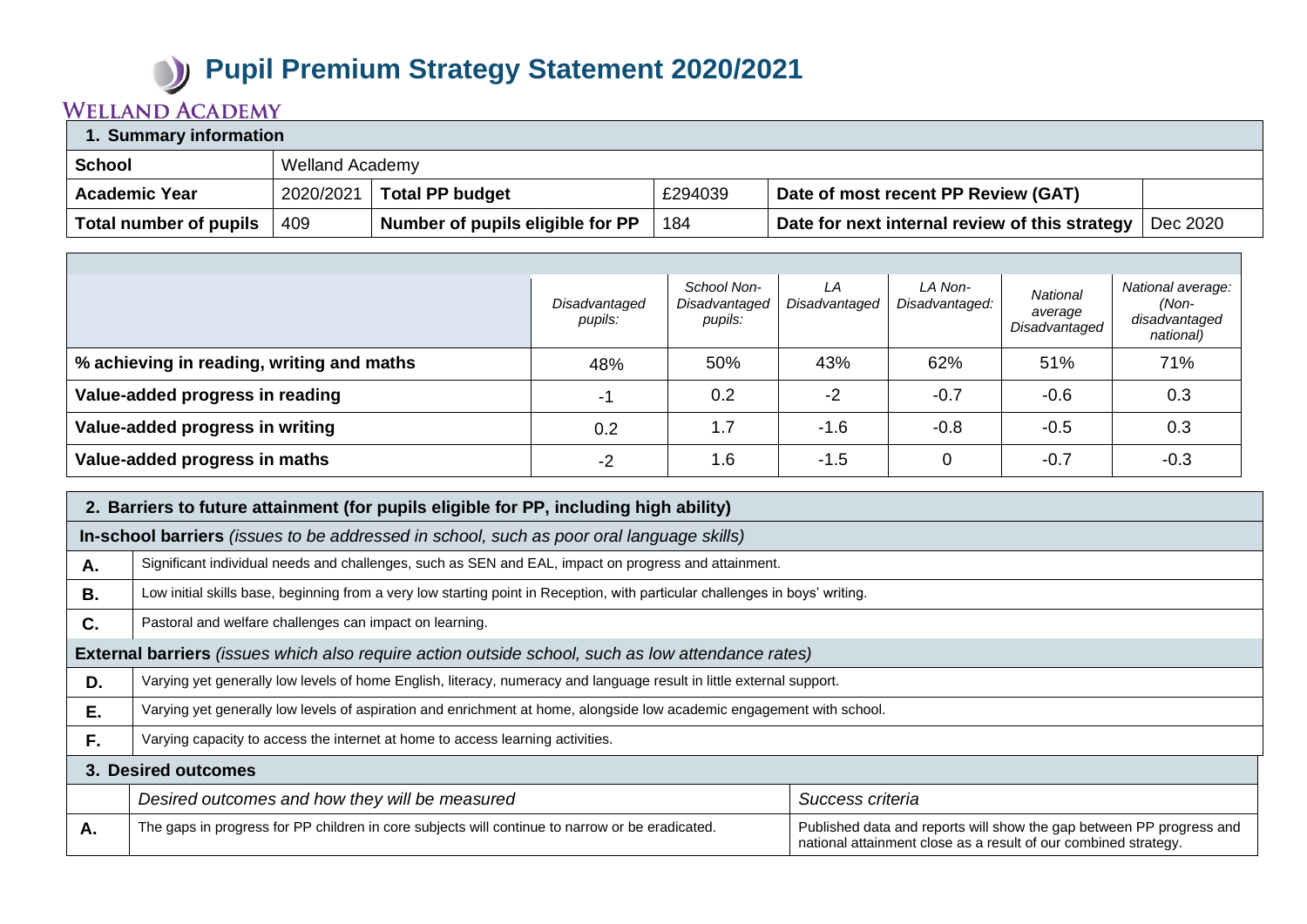|    |                                                                                           | Standards of teaching will continue to rise and the impact of the<br>interventions provided will be evident and evaluated regularly.<br>Formative assessment to be used proactively and closely to inform<br>teaching and learning.                                                                        |
|----|-------------------------------------------------------------------------------------------|------------------------------------------------------------------------------------------------------------------------------------------------------------------------------------------------------------------------------------------------------------------------------------------------------------|
| В. | Increase the percentage of PP children achieving ARE throughout the Academy.              | Assessments and results will show clear improvements in the<br>percentage of PP children making expected or better progress and<br>achieving ARE. Standards of teaching will rise and the impact of the<br>range of interventions provided will be evident and evaluated regularly.                        |
| С. | Continue to improve and raise aspirations through engagement in enrichment opportunities. | Pupils are motivated to achieve and make progress due to a wide and<br>engaging curriculum and access to a range of extra-curricular<br>enrichment and opportunities.<br>Staff to continue to fully invest in Growth Mindset approaches.<br>Develop the Careers and Employability aspect of our provision. |

| <b>Planned expenditure</b><br>4 |           |  |  |  |
|---------------------------------|-----------|--|--|--|
| <b>Academic year</b>            | 2020/2021 |  |  |  |

The three headings below enable schools to demonstrate how they are using the pupil premium to improve classroom pedagogy, provide targeted support and support whole school strategies.

|  | i. Quality of teaching for all: |  |  |  |  |  |
|--|---------------------------------|--|--|--|--|--|
|--|---------------------------------|--|--|--|--|--|

| <b>Desired outcome</b>                                                                                                                                                                                                                                                    | <b>Chosen action/</b><br>approach                                                                                                                                                                                                                                                                                             | What is the evidence and rationale<br>for this choice?                                                                                                                                                                                                                                                                                                                                                                                                                       | How will you ensure it is<br>implemented well?                                                                                                                                                                                                                                                                                     | <b>Staff lead</b>                     | When will you<br>review<br>implementation? |
|---------------------------------------------------------------------------------------------------------------------------------------------------------------------------------------------------------------------------------------------------------------------------|-------------------------------------------------------------------------------------------------------------------------------------------------------------------------------------------------------------------------------------------------------------------------------------------------------------------------------|------------------------------------------------------------------------------------------------------------------------------------------------------------------------------------------------------------------------------------------------------------------------------------------------------------------------------------------------------------------------------------------------------------------------------------------------------------------------------|------------------------------------------------------------------------------------------------------------------------------------------------------------------------------------------------------------------------------------------------------------------------------------------------------------------------------------|---------------------------------------|--------------------------------------------|
| All PP children to make<br>significant<br>improvement due to<br>the gap of learning<br>time.<br>Use of accurate<br>assessments in order<br>to plan appropriate<br>sequences of learning.<br><b>Additional learning</b><br>opportunities to close<br>the gap e.g tutoring. | A) Continued employment<br>of an assigned Year 6<br>Learning Mentor.<br>B) Morning booster and<br>further intervention<br>sessions to be run.<br>C) Tutoring $-$ face to face<br>or distance for identified<br>children<br>D) Use of efficient systems<br>of assessment (Low stake<br>testing through the use of<br>MS Forms) | A) There was again a clear and positive<br>impact from the Learning Mentor's teaching<br>last year in both lessons and interventions.<br>B) Morning boosters alongside PiXL<br>therapies effectively supported the progress<br>of pupils.<br>C) Tutoring will be used to address the lack of<br>schooling during lockdown.<br>D) Use of MS Forms allow children to be<br>assessed without formal testing after<br>lockdown and will form part of the recovery<br>curriculum. | Learning Mentor to be supported with<br>planning and resourcing her groups.<br>Year 6 team are to continue to keep a<br>regular log of data and practise test<br>scores to monitor progress.<br>Tutoring to be carried out by<br>Academic mentors (Teach First)<br>Laptops will be needed to allow<br>children to access MS Forms. | <b>KS/LM/HL</b><br><b>JA/LN</b><br>JA | December 2020                              |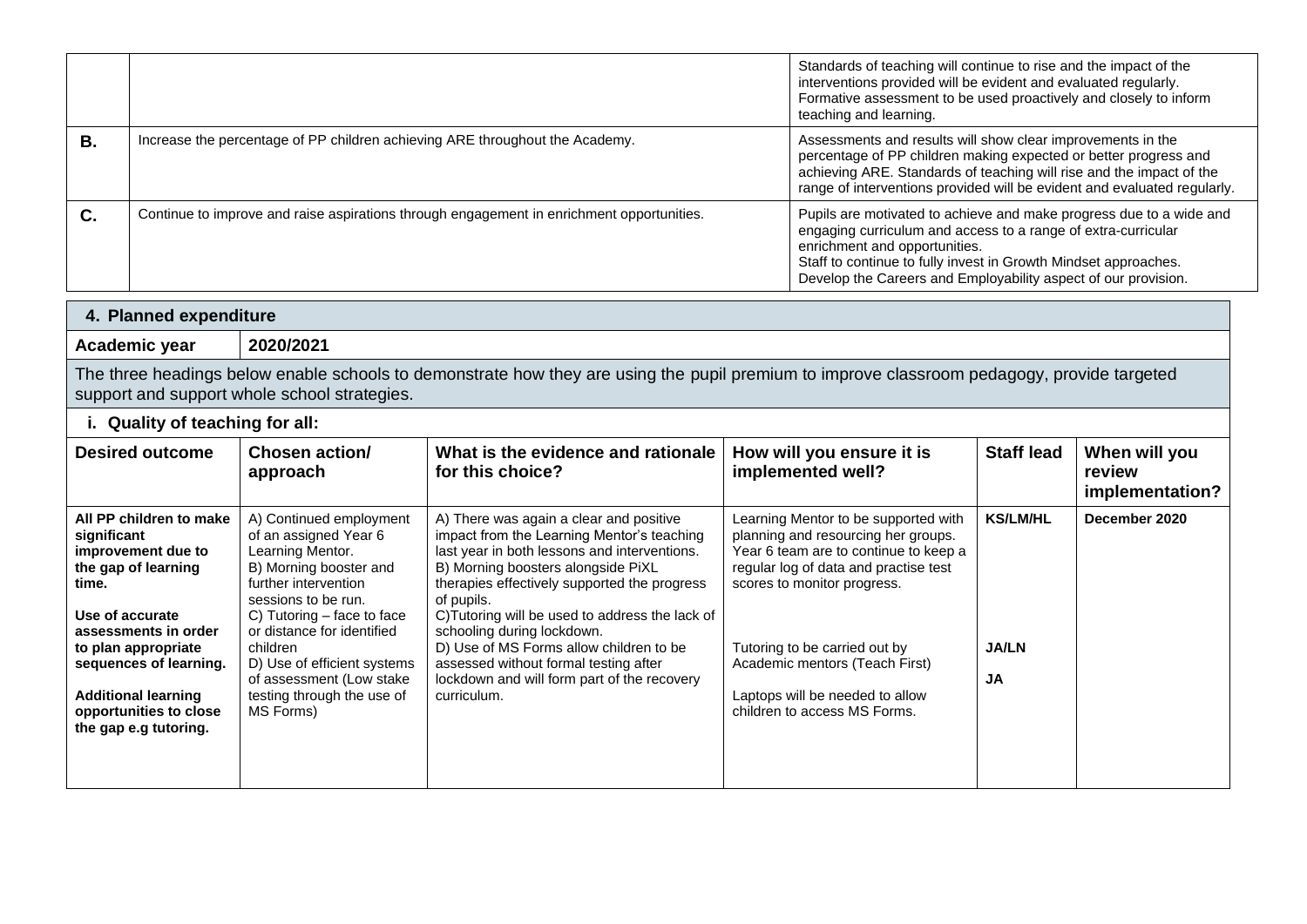| <b>Teachers closely track</b><br>a range of key<br>indicators for the PP<br>children in their<br>classes and adapt<br>provision accordingly. | Staff will continue to<br>maintain their class' Pupil<br>Premium Provision Record.<br>Staff to follow the updated<br>standards outlined on our<br>Pupil Premium Agreement.                                                                                          | It is essential that teachers continue to<br>prioritise maintaining a close understanding<br>of the barriers, situations and individual<br>performance of the PP children in their<br>classes. The PPPR document allows<br>teachers and leaders to identify those<br>children at risk or in need of further support.                                                                                                                    | PP Lead to monitor and support with<br>the selection and provision of 'Mind<br>the Gap' children. Time to be<br>identified or allotted for completion<br>and maintenance of the spreadsheet.<br>PP Agreement displayed in each<br>classroom and followed.                                                                             | <b>LN</b>             | December 2020 |  |
|----------------------------------------------------------------------------------------------------------------------------------------------|---------------------------------------------------------------------------------------------------------------------------------------------------------------------------------------------------------------------------------------------------------------------|-----------------------------------------------------------------------------------------------------------------------------------------------------------------------------------------------------------------------------------------------------------------------------------------------------------------------------------------------------------------------------------------------------------------------------------------|---------------------------------------------------------------------------------------------------------------------------------------------------------------------------------------------------------------------------------------------------------------------------------------------------------------------------------------|-----------------------|---------------|--|
| <b>Continued</b><br>improvements in the<br>numbers of children<br>making good progress<br>and meeting ARE.                                   | The full range of PiXL<br>assessment resources to<br>be used effectively in<br>classes and year-group<br>teams to identify gaps in<br>understanding for future<br>teaching.<br>Doodle<br>Maths/English/Spell used                                                   | Raising progress rates and the proportion of<br>children working at ARE across the Academy<br>requires closely-targeted teaching and sharp<br>assessment practices. PiXL, introduced in al<br>year groups, will provide the framework<br>needed to enact this.<br>Doodle sets personalised learning for all<br>children.                                                                                                                | New staff to be supported in initial use<br>of PiXL by Phase Leaders. Monthly<br>PiXL meetings with Phase Leaders<br>will ensure that the PiXL system and<br>QLA documents are used accurately<br>and identify gaps which are<br>addressed on medium-term planning.<br>Doodle CPD and how to use<br>effectively in and out of school. | <b>KS/LN/MF</b><br>DF | December 2020 |  |
| <b>Levels of engagement</b><br>in and the standard of<br>reading to be raised<br>across the Academy.                                         | Further investment in new<br>reading books (both fiction<br>and non-fiction) as well as<br>the continued development<br>of practice around<br>Accelerated Reader in Key<br>Stage 2.<br>Implementation of a new<br>Reading Strategy.<br>I lea of immarciva raadar to | Accelerated Reader is proven to raise rates<br>of progress in reading and further refinement<br>to maximise impact is needed in the<br>Academy. New books are required to fully<br>resource this and engage readers and boys<br>and children with SEND in particular.<br>A new Reading Strategy will fully embed a<br>love of reading and develop attitudes<br>towards reading for pleasure.<br>Immarciva raadar has nositiva imnact on | Subject leader to give guidance on<br>practice and regularly monitor<br>progress and impact.<br>Staff CPD on raising the profile of<br>reading.<br>Laptops - immersive reader/AR                                                                                                                                                      | KS                    | December 2020 |  |
| Develop children's<br>oracy skills across the<br>Academy.                                                                                    | Implement a new Oracy<br>Strategy, which will aim to<br>introduce a range of<br>speaking, listening,<br>performance, discussion<br>and debate strategies.                                                                                                           | The children in our Academy, particularly<br>boys and younger children, struggle with a<br>low baseline in speaking and listening skills.<br>This can impact directly on the quality of their<br>writing and presents a significant barrier.                                                                                                                                                                                            | Staff CPD time to be spent<br>introducing this.<br>Support the staff with timetabling this<br>provision so it is effective and<br>sustainable.                                                                                                                                                                                        | <b>KS/LA/KS</b>       | December 2020 |  |
| Improve the resourcing<br>of technology to<br>maximise the learning<br>benefits and impact of<br>the Trust's new IT<br>Strategy.             | Purchase of further laptops<br>and iPads to ensure wider<br>and more regular access to<br>resources such as Class<br>Notebook, Lexia, Doodle<br>and Times Tables<br>Rockstars.<br>Introduce provision to<br>enable VR to be used to<br>inspire and enrich learning. | We need a greater depth of resourcing to<br>maximise impact across the range of IT-<br>based resources we use in school. The GAT<br>IT Strategy requires children to be able to<br>access devices regularly in order for them to<br>gain maximum benefit and skills.                                                                                                                                                                    | Staff training needed to maximise<br>impact of these resources. Provision<br>mapping and medium-term planning<br>to demonstrate effective use of<br>equipment. The impact of individual<br>interventions and approaches to also<br>be monitored, e.g. preparation for the<br>Year 4 times tables screening.                           | <b>JA/HL/AB</b>       | December 2020 |  |
| Total budgeted cost £96,536                                                                                                                  |                                                                                                                                                                                                                                                                     |                                                                                                                                                                                                                                                                                                                                                                                                                                         |                                                                                                                                                                                                                                                                                                                                       |                       |               |  |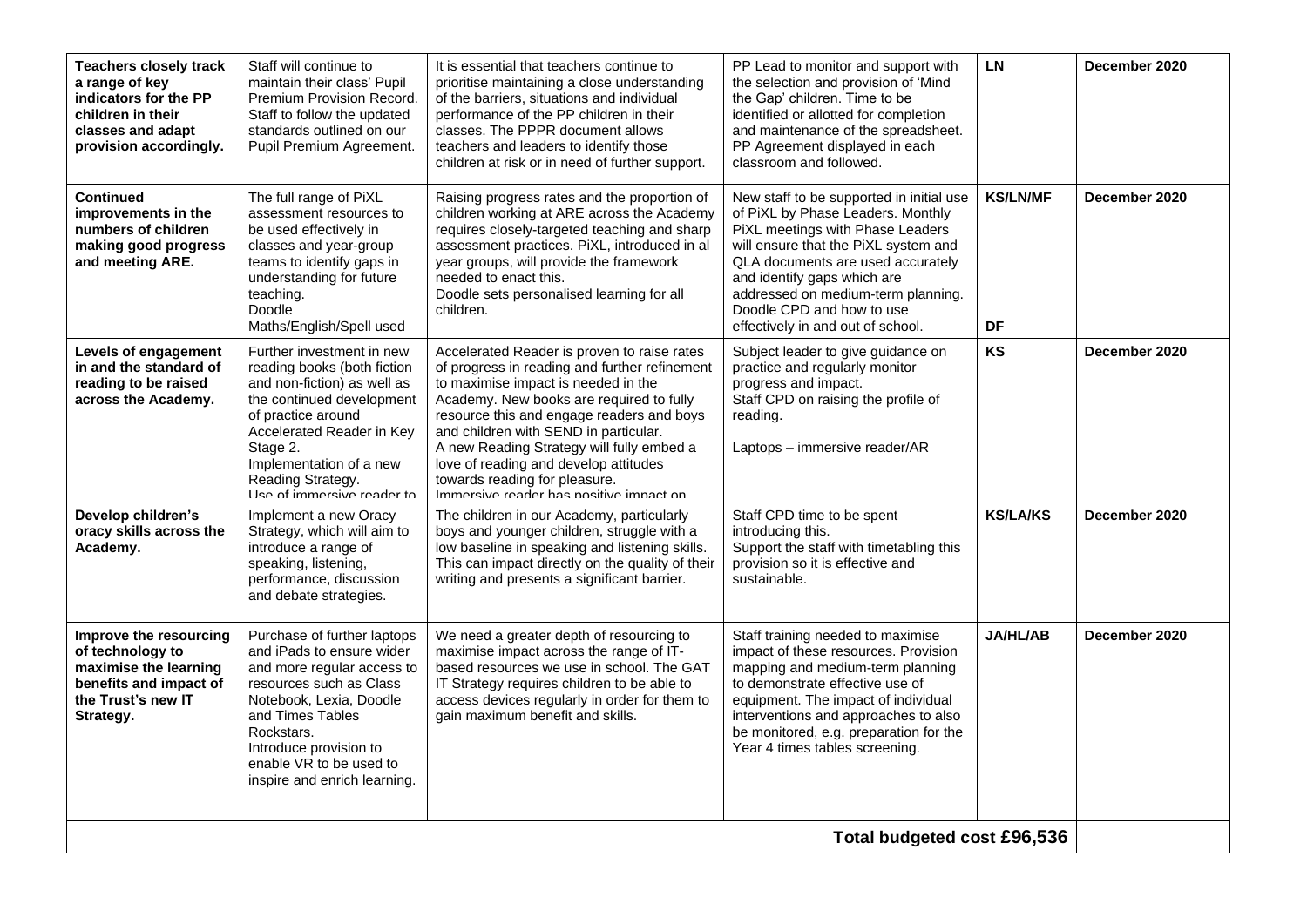| ii. Targeted support:                                                                                    |                                                                                                                                                                                                                                        |                                                                                                                                                                                                                                                                                                                                                                                           |                                                                                                                                                                                                                                                           |                        |                                            |  |  |
|----------------------------------------------------------------------------------------------------------|----------------------------------------------------------------------------------------------------------------------------------------------------------------------------------------------------------------------------------------|-------------------------------------------------------------------------------------------------------------------------------------------------------------------------------------------------------------------------------------------------------------------------------------------------------------------------------------------------------------------------------------------|-----------------------------------------------------------------------------------------------------------------------------------------------------------------------------------------------------------------------------------------------------------|------------------------|--------------------------------------------|--|--|
| <b>Desired outcome</b>                                                                                   | <b>Chosen</b><br>action/approach                                                                                                                                                                                                       | What is the evidence and rationale<br>for this choice?                                                                                                                                                                                                                                                                                                                                    | How will you ensure it is<br>implemented well?                                                                                                                                                                                                            | <b>Staff lead</b>      | When will you<br>review<br>implementation? |  |  |
| TAs to deliver courses<br>of focused core<br>intervention, including<br>after-school access<br>sessions. | Precision Teaching<br>interventions to take place<br>across Key Stage 2 and<br>further PiXL gaps<br>interventions to be run<br>within year groups.<br>TAs to lead after-school IT<br>access club sessions to<br>support home learning. | The PP children in the Academy generally<br>make less progress in core subjects than<br>non-PP children. Spelling is a key area of<br>challenge for our PP children and Precision<br>Teaching will raise confidence and accuracy<br>in this area.<br>Some PP children are unable to access their<br>learning accounts at home, which places<br>them at a disadvantage. Support is needed. | Impact of interventions is to be<br>recorded and monitored and<br>approaches adapted if necessary.<br>Target and support access club<br>attendance for key children and<br>monitor impact and attitudes.                                                  | <b>JA/DF</b>           | December 2020                              |  |  |
| PP children with SEND<br>and SALT barriers to<br>learning to receive<br>quality, focused<br>support.     | Employment of a<br>SEND/SALT/ HLTA to lead<br>intervention and support<br>sessions.<br>CPD on shape coding                                                                                                                             | PP SEND/SALT children can attain lower<br>and make less progress than non-SEND<br>children. Specific and targeted intervention<br>from specialist HLTA to boost progress and<br>reduce barriers to learning. Further support<br>with CL in EYFS.                                                                                                                                          | PP/SEN children to be tracked using<br><b>Target Tracker, Interventions</b><br>assessments, SALT therapist<br>assessments and the PPPR<br>document. Each group is to be<br>tracked independently.<br>Practice to be adapted based on this<br>information. | LN/DF                  | December 2020                              |  |  |
| PP children with SEND<br>to close their<br>attainment gap<br>compared to their<br>peers in reading.      | Continued subscription to<br>the Lexia online reading<br>support programme for<br>PP/SEN children.<br>Use of immersive reader.                                                                                                         | PP/SEN children generally attain at a lower<br>level than their non-PP peers.<br>Data and studies show that Lexia is an<br>effective and worthwhile intervention with<br>progress shown in last year's review.<br>Capacity for further licences if needed.<br>Data shows that immersive reader has a<br>positive impact on SEND.                                                          | Monitor and organise timetabling of<br>devices.<br>Use both Lexia and internal progress<br>measures and reports.<br>Outcomes for the children involved to<br>be compared to those who are not<br>taking part to ensure and track<br>impact.               | DF                     | December 2020                              |  |  |
| Develop children's<br>writing skills across<br>the Academy.<br>PP writers, and boys in                   | Implement new writing<br>strategy-The write stuff<br>by Jane Considine<br>Clear structure with visuals<br>that focus on sentence<br>structure and vocabulary                                                                           | Data shows that following The Write Stuff<br>strategy leads to improved progress across<br>the school.<br>PP writers, and boys in particular, make less                                                                                                                                                                                                                                   | All classes to follow the new strategy<br>using the resources. English Leads to<br>monitor the implementation and<br>impact of the new strategy.<br>Use of Pobble to ensure all children                                                                  | <b>JA/CS/LA/K</b><br>S | <b>March 2020</b>                          |  |  |
| particular, make at<br>least expected<br>progress.                                                       | Introduce resources to<br>support the new strategy.<br><b>Allen Control</b><br>$\mathbf{r}=\mathbf{r}+\mathbf{r}$ . Then, $\mathbf{r}$                                                                                                 | progress overall across the Academy than<br>non-PP children and girls.<br>Pobble is a highly-rated system which boosts                                                                                                                                                                                                                                                                    | are signed up to ensure that we can<br>maximise the impact and positive<br>celebration of writing that it can bring.<br>Pobble displays in classrooms with<br>$\cdot$ $\cdot$ $\cdot$                                                                     |                        |                                            |  |  |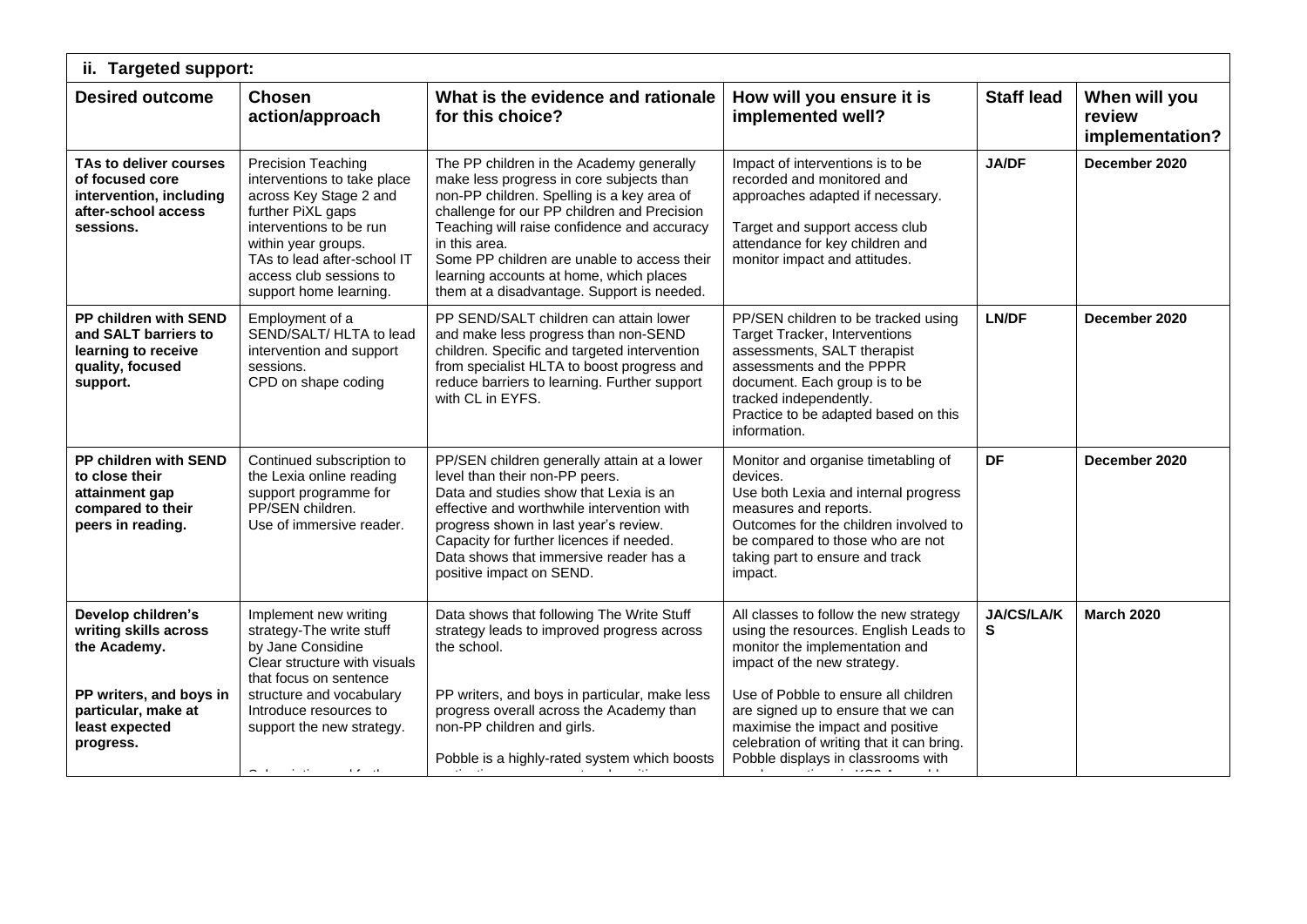| Specific support to be<br>provided to MA+/HA<br>learners.                                                                      | Mentoring opportunities to<br>be provided alongside<br>clearer and deeper use of<br>mastery activities in QFT.                                                                                                      | MA+ and HA PP children require<br>development opportunities to continue to<br>raise the number of children achieving<br>highly/to mastery/KS2 GDS.<br>Local cluster of academies has formed a<br>working group of leaders for further proactive<br>work this year.                                                                                                                          | HA Lead to monitor practice to ensure<br>opportunities are provided for HA.<br>Ensure that all with potential to be HA<br>are identified and pushed<br>appropriately in their learning.                                                                                                | <b>Phase</b><br>Leads/SE                  | December 2020                              |
|--------------------------------------------------------------------------------------------------------------------------------|---------------------------------------------------------------------------------------------------------------------------------------------------------------------------------------------------------------------|---------------------------------------------------------------------------------------------------------------------------------------------------------------------------------------------------------------------------------------------------------------------------------------------------------------------------------------------------------------------------------------------|----------------------------------------------------------------------------------------------------------------------------------------------------------------------------------------------------------------------------------------------------------------------------------------|-------------------------------------------|--------------------------------------------|
| <b>Children to receive</b><br>specialist social,<br>emotional and pastoral<br>support.                                         | Support given to identified<br>children by a learning<br>mentor<br>Mentor to attend ELSA<br>training.<br>Support given by a play<br>therapist and art therapist.                                                    | Pupil voice and teacher feedback showed<br>the positive impact of this intervention on the<br>social and emotional needs of the children<br>involved. Many PP children in key year<br>groups present with emotional, behavioural<br>and social issues.                                                                                                                                      | Impact of these intervention to be<br>tracked closely in terms of instances<br>of behaviour, alongside other<br>measures. Teachers to be involved in<br>the selection of children for groups.                                                                                          | <b>JA/DF</b>                              | December 2020                              |
|                                                                                                                                |                                                                                                                                                                                                                     |                                                                                                                                                                                                                                                                                                                                                                                             | Total budgeted cost=£81093                                                                                                                                                                                                                                                             |                                           |                                            |
| iii. Other approaches:                                                                                                         |                                                                                                                                                                                                                     |                                                                                                                                                                                                                                                                                                                                                                                             |                                                                                                                                                                                                                                                                                        |                                           |                                            |
| <b>Desired outcome</b>                                                                                                         | <b>Chosen</b><br>action/approach                                                                                                                                                                                    | What is the evidence and rationale<br>for this choice?                                                                                                                                                                                                                                                                                                                                      | How will you ensure it is<br>implemented well?                                                                                                                                                                                                                                         | <b>Staff lead</b>                         | When will you<br>review<br>implementation? |
| <b>Ensure children's</b><br>safety, wellbeing and<br>readiness to learn.                                                       | Support from Safeguarding<br>Manager and Education<br>Welfare team.                                                                                                                                                 | A number of our Pupil Premium children are<br>involved in or linked to CP issues outside of<br>the Academy and require close monitoring<br>and support by our CP and pastoral teams.                                                                                                                                                                                                        | Our CP training is regular and<br>rigorous, with staff completing both in-<br>school and online courses. Pastoral<br>team to meet regularly to ensure<br>needs and concerns are addressed<br>promptly.                                                                                 | <b>JA/Pastoral</b><br>team                | December 2020                              |
| <b>Aspiration, ambition</b><br>and awareness of<br>employment<br>opportunities will<br>increase and act as a<br>key motivator. | Year-long programme of<br>character-based activities<br>to be coordinated to raise<br>awareness, understanding<br>and aspirations in this<br>area. Use Skype in the<br>Classroom for this<br>purpose.               | Levels of aspiration remain low among PP<br>children. This is in part due to a lack of<br>understanding about the world of training<br>and work. We feel strongly as an Academy<br>that if children are aware of the job market<br>and routes to achieving their aspirations and<br>ambitions they are more likely to be<br>committed to their learning and go on lead<br>successful lives. | Full Careers and Employability Action<br>Plan to be written and worked through<br>in stages across the academic year.<br>Visits and enrichment opportunities to<br>take place.<br>Structure and requirements of the<br>Career Mark award to be followed in<br>line with GAT aims.      | <b>SL</b>                                 | December 2020                              |
| Parents will gain a<br>deeper understanding<br>of children's learning<br>and be able to offer<br>greater support.              | Parent events and<br>workshops to be held to<br>develop understanding of<br>the curriculum and how to<br>support learning at home.<br>This will then build parental<br>involvement in their<br>children's progress. | To benefit children's learning and progress<br>more effectively, we need to encourage<br>parental involvement with the Academy on<br>the curriculum itself and on how to support<br>children at home.<br>This is to focus on English and Maths, in line<br>with Academy priorities.                                                                                                         | Parent Workshops and Celebration of<br>Learning events to be planned out.<br>Subject Leads to take ownership of<br>these, selecting content and focus<br>year groups where need is highest<br>and the potential impact greatest.<br>Consider how to attract key families to<br>attend. | ALT/<br>Subject/<br><b>Phase</b><br>Leads | December 2020                              |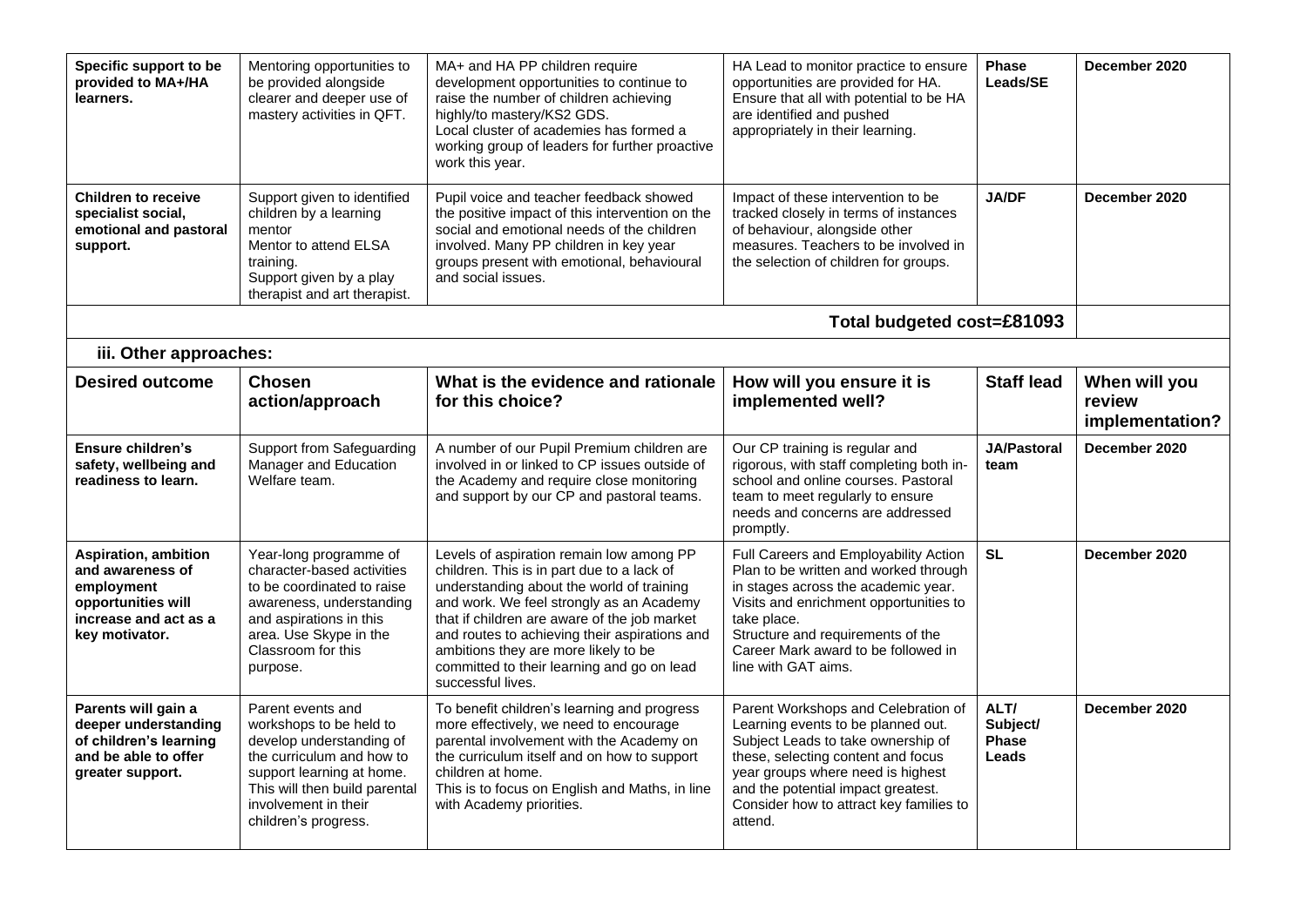| Improve the<br>attendance of PP<br>children within the<br>Academy, particularly<br>in Reception and Key<br>Stage 1 to rise above<br>the target of 96%. | Reviewed reward system.<br>(Continue to provide<br>attendance prizes, rewards<br>and incentives for 96%+.)<br>Further proactive work for<br>PP families with younger<br>children. | Monitoring of attendance rates last year<br>highlighted key year groups as well as<br>specific children and families who need<br>support in raising their levels of attendance<br>and punctuality. If children are not present in<br>the Academy they cannot make progress.<br>PPPR document highlights Reception and<br>Year 1 as areas of focus for attendance. | Broaden incentives and access to<br>rewards for good rates of attendance<br>to those achieving 96%+.<br>Work alongside pastoral team to<br>proactively support families of low-<br>attending children.                                                 | <b>Pastoral</b><br>team/DF/<br><b>RD</b> | December 2020    |
|--------------------------------------------------------------------------------------------------------------------------------------------------------|-----------------------------------------------------------------------------------------------------------------------------------------------------------------------------------|-------------------------------------------------------------------------------------------------------------------------------------------------------------------------------------------------------------------------------------------------------------------------------------------------------------------------------------------------------------------|--------------------------------------------------------------------------------------------------------------------------------------------------------------------------------------------------------------------------------------------------------|------------------------------------------|------------------|
| <b>Character and Careers</b><br>skills will be developed<br>for Year 5/6 children.                                                                     | Year 5/6 PP children to<br>take a leading role in 'Fruit<br>to Suit' Tuck Shop<br>enterprise service/project.                                                                     | Levels of aspiration and transferable skills<br>are an area for improvement. As mentioned,<br>this is in part due to a lack of understanding<br>about the world of training and work.<br>Running the 'Fruit to Suit' enterprise<br>improves employability skills and build<br>aspects of children's character and<br>resilience.                                  | Complete Pupil Voice activities before<br>and after taking part in the enterprise.<br>Monitor success and smooth running<br>of the tuck shop.<br>Feedback from teachers on children's<br>attitudes and approach to learning.                           | <b>DF</b>                                | December 2020    |
| Club, extra-curricular<br>and peripatetic activity<br>uptake will increase<br>amongst PP children.                                                     | Clubs will be specifically<br>targeted and promoted with<br>PP children in mind.<br>External music tuition<br>sourced both in and<br>outside of lessons.                          | Enrichment opportunities and the chance to<br>develop new skills are fundamentally<br>important for our PP children as they often<br>lack these experiences outside of school.                                                                                                                                                                                    | Working alongside teachers, target<br>and invite PP children to clubs.<br>Monitor and push uptake through the<br>year by working alongside relevant<br>staff.                                                                                          | <b>LN</b>                                | December 2020    |
| Children will be ready<br>for their learning at the<br>start of each school<br>day.                                                                    | Provision of Breakfast Club<br>each morning.                                                                                                                                      | Due to our social context, children may come<br>to school having not eaten breakfast. To<br>ensure that they are ready to learn and make<br>progress, we provide the opportunity for<br>children to come in from 8.15am to have<br>breakfast and take part in activities with free<br>places available for PP children.                                           | Support staff are allocated to help<br>with Breakfast Club and kitchen staff<br>ensure that a range of healthy<br>breakfast options are available.<br>Monitor uptake to ensure children<br>who need this support receive it.                           | <b>LN/Pastoral</b><br>team               | December 2020    |
| Widen access to<br>learning activities in<br>the Academy after<br>school.                                                                              | Provision of Busy Bees<br>after-school club. Target<br>key PP families to support<br>and extend learning<br>opportunities.                                                        | This constitutes a good opportunity for us to<br>extend contact and learning time for targeted<br>PP children and families who would benefit<br>from this extra time and support.                                                                                                                                                                                 | Invite and target children and families<br>who would benefit from extended<br>provision.<br>Monitor and refocus uptake through<br>the year as needs emerge and<br>develop.<br>Consider impact closely when<br>reviewing.                               | <b>JA/LN/Past</b><br>oral Team           | December 2020    |
| <b>Curriculum enrichment</b><br>opportunities to be<br>regular and powerful.                                                                           | Funding for curriculum<br>enrichment opportunities in<br>all years groups - with boys<br>in mind in terms of<br>boosting engagement.                                              | Due to enrichment activities often being<br>limited at home, we need to support<br>engagement in learning. Our children require<br>regular, quality enrichment opportunities<br>such as trips or in-school impact days and<br>visits to make the most of their time in<br>lessons. Skype in the Classroom will also be<br>used in all years to deepen enrichment. | Long and medium-term planning will<br>show where enrichment opportunities<br>are planned and how these directly<br>impact on learning and inspire further<br>study. Each year group to spread and<br>allocate spending across year for best<br>impact. | <b>JA</b>                                | <b>July 2021</b> |